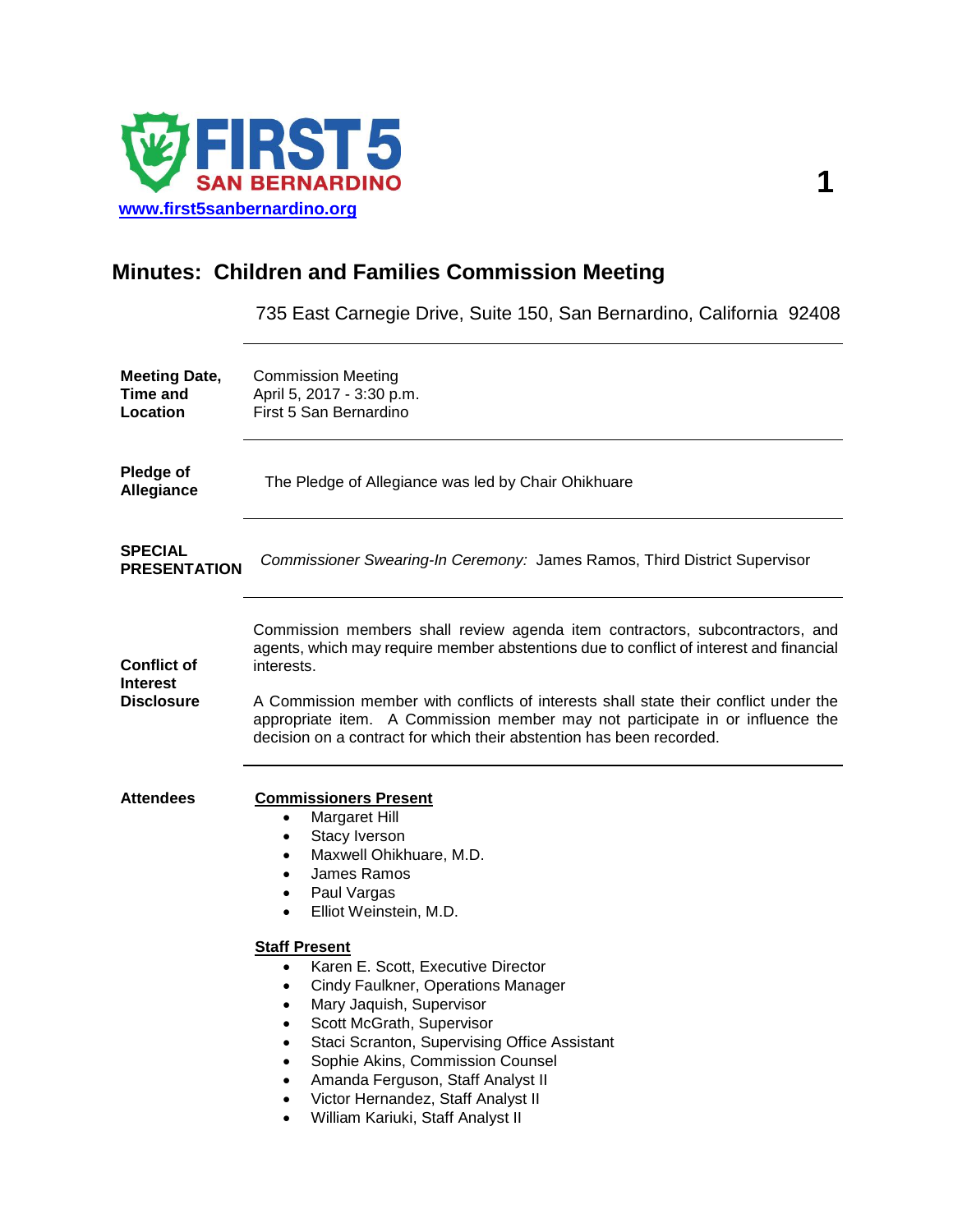Walid Wahba, Staff Analyst II

**not** March 1st as posted in the agenda.

**Changes to the Agenda** Ann Calkins, Commission Clerk, announced the following changes/corrections: Consent Item #1: Minutes approved today are from the January 4, 2017 meeting,

> Consent Item #3: Which reads in part …"Approve Amendment **No. 3** to Bylaws…" should read Amendment **No. 2.**

#### **Report – Welcome Back, Supervisor Ramos**

**Executive Director**

It is wonderful to welcome Supervisor Ramos back to the First 5 San Bernardino Commission. Your leadership will be very much valued.

#### **Adieu to Commissioner Stacy Iverson**

It is with great sadness that we bid adieu to our Stacy Iverson. I credit most of what I know about First 5 to Stacy. She was a great teacher and mentor to me when I joined the organization before she moved on to other things. Stacy gave back to the Commission, continuing to provide leadership in roles as Commission Chair and Advisory Committee Vice-Chair. Thank you, Stacy. As this is her last meeting with us, we will give her a proper "de-commission" to close out today's meeting.

The process to fill the Commission seat vacancy will begin next week.

#### **April is Child Abuse Prevention Month**

Declared by presidential proclamation in 1983.

During this month and throughout the year, First 5 San Bernardino is dedicated to supporting families to reduce the risk of child abuse and neglect. There are many activities supporting the organized efforts of child abuse prevention in the County such as:

• Children's Network, 19th Annual Shine-A-Light on Child Abuse Prevention - Awards Breakfast scheduled for April 6 at the National Orange Show.

• CASA "Heart of a Hero" run on April 29 at Glen Helen Regional Park.

• Children's Fund, 5th Annual "Children Are Our Future" event on Tuesday, April 11 at San Manuel Stadium.

The consequences of abuse and neglect can be profound and can last long into the life cycle. San Bernardino County stands strong in ensuring our children are safe, healthy, nurtured and eager to learn and succeed in school and in life. The First 5 Commission set a shining example of what can be accomplished by investing in young children and their families. One in 3 children in our County is a "First 5 Kid", touched in some way by our initiatives, our services, our contract providers and systems of support.

## **Baby Box**

So have you heard about the Baby Box and its Parenting Education Program? The Baby Box Co launched the free giveaway of Baby Boxes throughout the state of California in September 2017. Baby Boxes serve as a safe sleep space for infants up to 6 months of age. The Baby Boxes typically include the safe-sleep certified Baby Box itself, mattress, mattress protector, and fitted sheet. The resources to support new parents includes wipes, diapers, baby shampoo and body wash, nursing pads, nursing cream, onesies, waterproof diaper tote bag, and Vroom brain-building tip cards from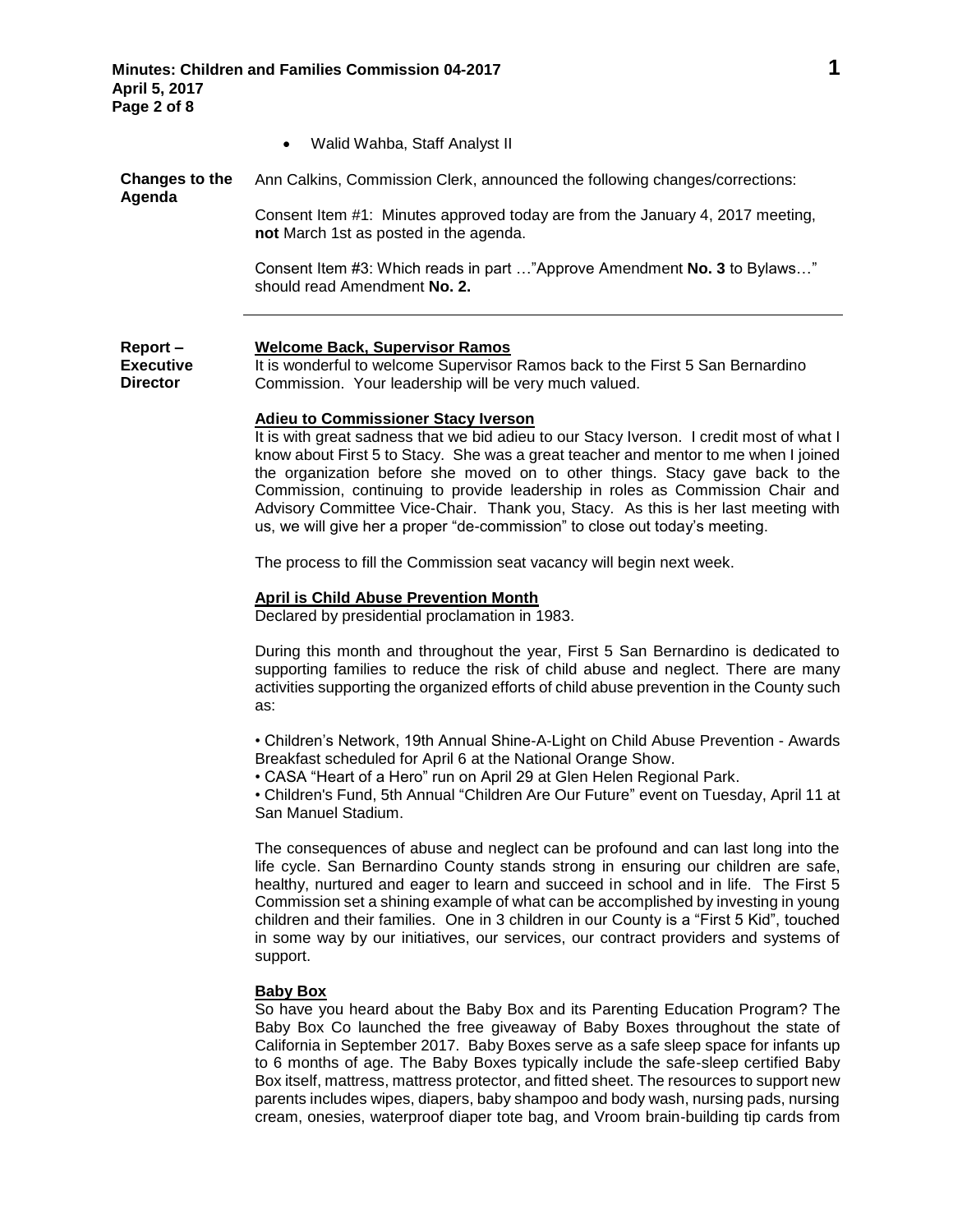The Bezos Family Foundation. This Baby Box tradition came out of Finland and is being offered world-wide as a strategy to reduce infant mortality from sleep deaths.

Many of the State's First 5s are showing interest and a Baby Box Webinar is scheduled for April 12th at 3 p.m.

#### **Key event – Footsteps2Brilliance**

First 5 San Bernardino is proud to partner with the San Bernardino County Superintendent of Schools, San Bernardino County Preschool Services and Children's Fund to host the launch of Footsteps2Brilliance on Wednesday, April 19 at the San Bernardino County Government Center.

#### **Government Relations Analyst – Chekesha Gilliam**

Thank you to Chekesha Gilliam for her Legislative Report to the Commission today. I would like to recognize the CAO's office and Ms. Gilliam's willingness to provide this level of collaborative service to our community, through this meeting, on a regular basis.

#### **Legislative Update**

Every year, the First 5 Association's Advocacy Committee, of which I am a member, votes to take positions on legislation. Taking a collective position helps guide the Association's advocacy work for the current legislative session and decisions to take a supportive or opposition stance on bills.

The Association tracks bills in six categories of our Policy Agenda:

- 1) Family Strengthening
- 2) Early Identification & Intervention
- 3) Oral Health
- 4) Quality Early Learning
- 5) Systems Sustainability & Reach
- 6) Tobacco Cessation

Because marijuana is now legal (through the passage of Proposition 64), and because the Association and Advocacy Committee would like to be able to take positions on relative bills, the Association recommends expanding Policy Agenda, Item 6 from "Tobacco Cessation" to "Tobacco & Marijuana Regulation".

Many of our commissions have been the leaders on educating the public on the public health impact of marijuana, especially during pregnancy. Furthermore, many legislators are interested in safely keeping marijuana products away from children and are introducing legislation to further regulate adult use marijuana. Vote on this recommendation to expand the Policy Agenda item will take place at the next Advocacy Committee meeting.

The Association Advocacy Committee took votes on several bills last month and provided letters of support. The Association shares a monthly "Bill Tracker" document which I share with you Commissioners and our valuable County partners. Having the First 5 Association support a bill is a "big" collective voice for children prenatal through age 5 and their families. The current bill tracker includes 18 "support" bills. The ones that most affect us here locally in the Inland Region and with our collective impact, systems building partners are:

AB 60 – Subsidized Child Care and Development Services: allowing a minimum 12 Month Eligibility Period and updating eligibility rules to the most recent State median income.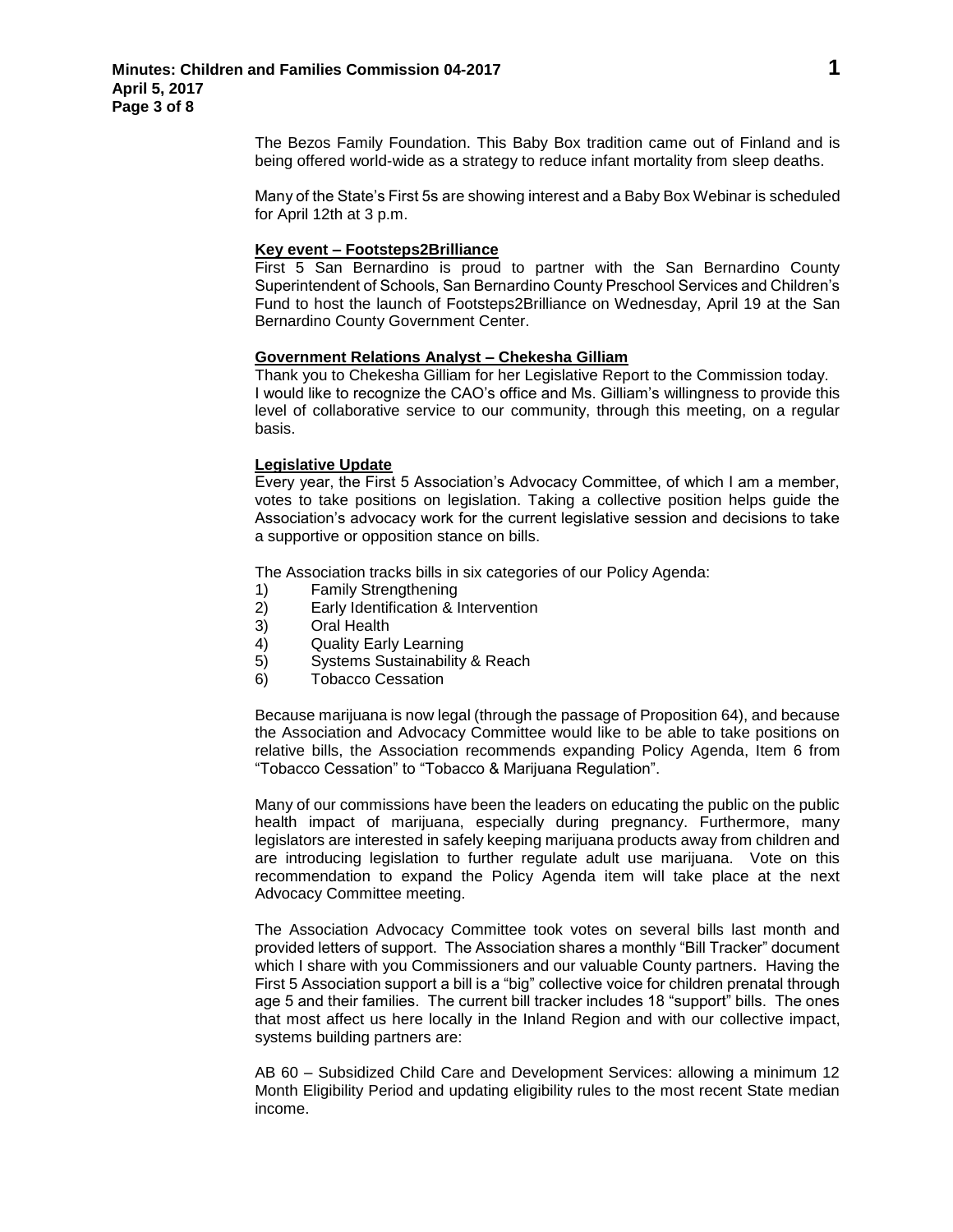AB273 – Child Care Services Eligibility – enabling families to receive child care subsidy if they meet a new or expanded need requirement.

AB 15 – Denti-Cal Reimbursement Rates – would require the DHCS to increase provider reimbursement rates for the 15 most common prevention, treatment, and oral evaluation services to the regional average commercial rates.

AB 753 – Denti-Cal Improved Access – would appropriate \$191 million to Denti-Cal services from Prop 56 funding to increase reimbursement s rates for the 20 most common pediatric diagnostic, and restorative services.

The passage of Proposition 56, by statewide voters in November, marked the first time in more than 20 years that California approved significant tobacco control legislation. Also, for the first time, California tobacco laws changed the definition of "other tobacco products" in state law to include electronic cigarettes and now taxation is applied to ecigarettes, which by the way have become increasingly popular, especially among teens and young adults. Rounding out the approved tobacco legislation from last year was the State lawmakers raising the age from 18 to 21 to purchase tobacco products.

Prop 56 added an additional \$2.00 tax, bringing the total tobacco tax up to \$2.87 per pack of cigarettes. Now at \$2.87, California has the ninth highest cigarette tax in the country. That's well below New York's \$4.35 tax but significantly above states such as Missouri, which charges 17 cents a pack.

Raising the price of tobacco is "the single most effective way to reduce tobacco use," according to a June 2016 report by the federal Centers for Disease Control and Prevention. It said higher costs have been shown to deter people from starting to smoke, encourage more smokers to quit and "reduce the prevalence and intensity" of tobacco use by adolescents and adults.

Although it seems contrary to our existence - the very action that generates our revenue, First 5's have always strived to ensure focus on cessation of tobacco use as a primary strategy to improve the health and lives of young children and their families.

Based on these tobacco bills, the estimated local annual impact on the First 5 San Bernardino Commission revenue is as follows:

| Impact of raising the smoking age to 21                      | -\$1,200,347 |
|--------------------------------------------------------------|--------------|
| Backfill w/in Prop 56 from revenue generated on e-cigarettes | +\$1,469,213 |

A cap imposed on the BOE for their Annual Licensing Fee Program +\$225,279 Yielding a net impact amount of …………………………………………….\$494,145

There is currently a ballot measure discussion for services for children 0-to-5 going on throughout the State with an organization called Funding the Next Generation. They are hosting a meeting in Alameda, along with the First 5 Association on April 20th. They plan to discuss strategies specific to campaigns and measures for young children, an overview of successful measures around the country addressing needs of young children, public opinion and political strategies, and options and choices in developing such measures.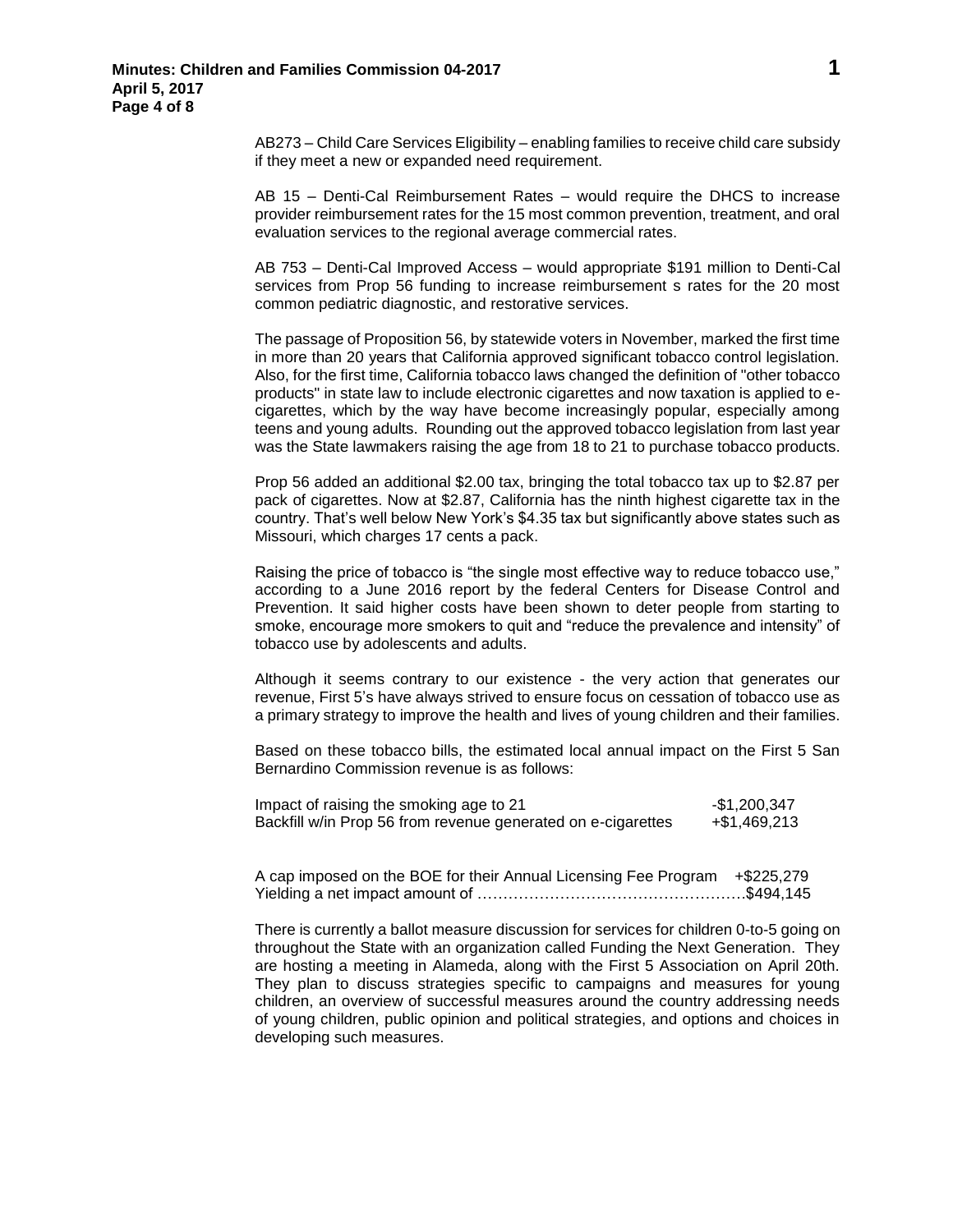#### **Dental Transformation Initiative**

Recap – from the Inland Empire Region; F5SB and First 5 Riverside were one of the 15 awardees granted approval for funding under the competitive Dental Transformation Initiative – Local Dental Pilot Project grant. \$740 million (\$148 million annually) for 5 years was available to support oral health initiatives.

The total requested in our First 5 application was \$13.7 million (\$13,755,907) with approximately \$10.9 million of that earmarked for partner and supporting entities to implement our two innovative strategies:

- A Virtual Dental Home System in community settings linking to FQHCs; and
- Testing and utilizing an Early Childhood Oral Health Assessment (ECOHA) designed for non-dental providers, administered through strategically located workforce and connects children to care coordination and dental homes.
- The goal in both strategies includes tracking all the way to actually receiving services.

An update will be presented to the Commissioners next month.

#### **Help Me Grow**

After 5 years of planning and strategizing, Help Me Grow is finally going to happen in our region, with First 5 SB and First 5 Riverside collaborating once again, and this time in partnership with Loma Linda University Children's Hospital. We gained valuable insight from the consultants our Commission's hired to complete a feasibility study for us as well as incredible support and mentorship from the Children and Families Commission of Orange County and their partnership with CHOC – Children's Hospital of Orange County. We anticipate coming back to the Commission in the next few months for approval, most likely for a short term planning grant.

#### **Save the Date**

Wednesday, May 3, 2017, beginning with a Budget Workshop from 2:00 to 3:15 p.m. Regular Commission Meeting will follow at 3:30 p.m.

## **Quarterly Report**

Given to Commissioners.

The last Advisory Committee meeting was held on Thursday, January 26 at this office.

**Report – Advisory Committee**

> At that meeting, Advisory members elected a Vice Chair (Stacy Iverson) and heard presentations on the following topics:

- Asthma and the Blue Zones
- Strengthening Systems
- First 5 Program Update
- First 5 Local Outcomes Report

The next meeting is scheduled for April 20, 11:30 a.m., at this location.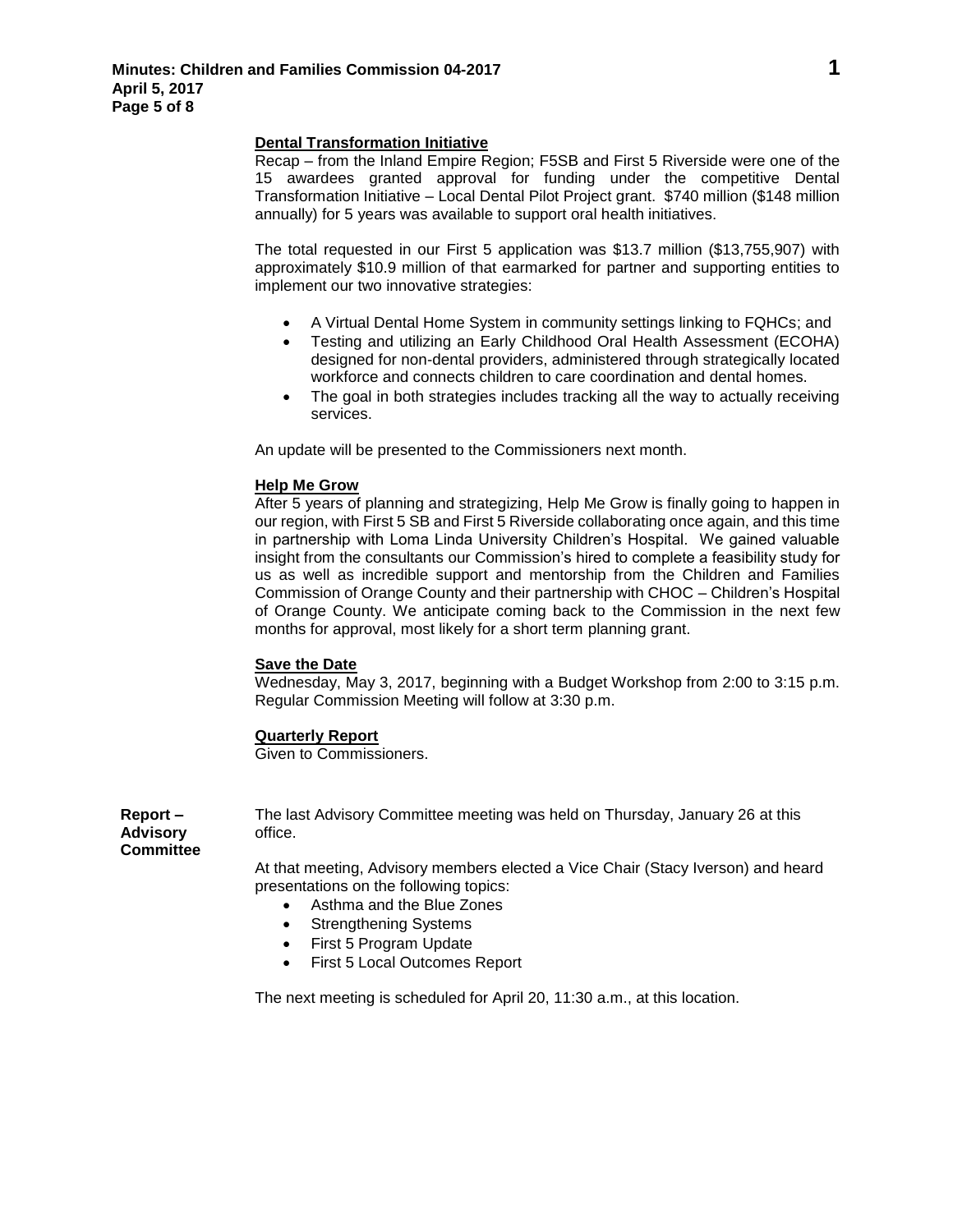**Consent** A motion was made by Commissioner Weinstein and seconded by Commissioner Vargas to approve the Consent Item. With Commissioner Thomas absent, and without further comment or objection, motion carried by unanimous vote.

| Item No. | <b>CONSENT</b>                                                                                                                                                    |
|----------|-------------------------------------------------------------------------------------------------------------------------------------------------------------------|
| 1        | Approve Minutes of January 4, 2017 Commission Meeting.<br>(Presenter: Ann M. Calkins, Executive Assistant, 252-4252)                                              |
| 2        | Approve Amendment A4 for CFC 03-01 Policy Commission Rules of Order.<br>(Presenter: Ann M. Calkins, Executive Assistant, 252-4252)                                |
| 3        | Approve Amendment No 2 to Bylaws for Children and Families Commission for San<br>Bernardino County.<br>(Presenter: Ann M. Calkins, Executive Assistant, 252-4252) |

| Item No. | <b>DISCUSSION</b>                                                                                                                                                                                                                                                                                                                                                                                                                                      |
|----------|--------------------------------------------------------------------------------------------------------------------------------------------------------------------------------------------------------------------------------------------------------------------------------------------------------------------------------------------------------------------------------------------------------------------------------------------------------|
| 4        | Conduct Public Hearing on California Children and Families Commission Annual<br>Report Fiscal Year 2015-2016.                                                                                                                                                                                                                                                                                                                                          |
|          | (Presenter: Scott McGrath, Supervisor, 252-4259)                                                                                                                                                                                                                                                                                                                                                                                                       |
|          | The Public Hearing was conducted highlighting the support and work of the State First<br>5 Commission related to Developmental Screenings and Services, and also included<br>reports on the First 5 Revenue, First 5 IMPACT and Tobacco Cessation resources                                                                                                                                                                                            |
|          | Commissioners were directed to Page 31 for First 5 San Bernardino's CARES Plus<br>County Example as well as other highlights on Page 47. The Commission was also<br>informed that First 5 California will continue to build on this year's successes and<br>continue working toward the underlying Strategic Plan goal to ensure all children<br>prenatal through age 5 have the resources, foundation, and systems of support they<br>need to thrive. |
|          | No public comments were presented on this item.                                                                                                                                                                                                                                                                                                                                                                                                        |
| 5        | Approve Contract Number IC032 with Harder+Company Community Research in the<br>total amount of \$1,068,180 for Fiscal Years 2017-2020 to provide external evaluation,<br>consultation and professional services.<br>(Presenter: Scott McGrath, Supervisor, 252-4259)                                                                                                                                                                                   |
|          | <b>Discussion</b><br>None                                                                                                                                                                                                                                                                                                                                                                                                                              |
|          | <b>Public Comment</b>                                                                                                                                                                                                                                                                                                                                                                                                                                  |
|          | None                                                                                                                                                                                                                                                                                                                                                                                                                                                   |
|          | A motion was made by Commissioner Iverson and seconded by Commissioner Hill to<br>approve Item 5. With Commissioner Thomas absent and without further comment or<br>objection, motion carried by unanimous vote.                                                                                                                                                                                                                                       |
| 6        | Approve Contract IC031 with Persimmony International, Inc. in the total amount of<br>\$466,170 for Fiscal Years 2017-2020.                                                                                                                                                                                                                                                                                                                             |
|          | (Presenter: Scott McGrath, Supervisor, 909-252-4259)                                                                                                                                                                                                                                                                                                                                                                                                   |
|          | <b>Discussion</b><br>None                                                                                                                                                                                                                                                                                                                                                                                                                              |
|          | <b>Public Comment</b><br>None                                                                                                                                                                                                                                                                                                                                                                                                                          |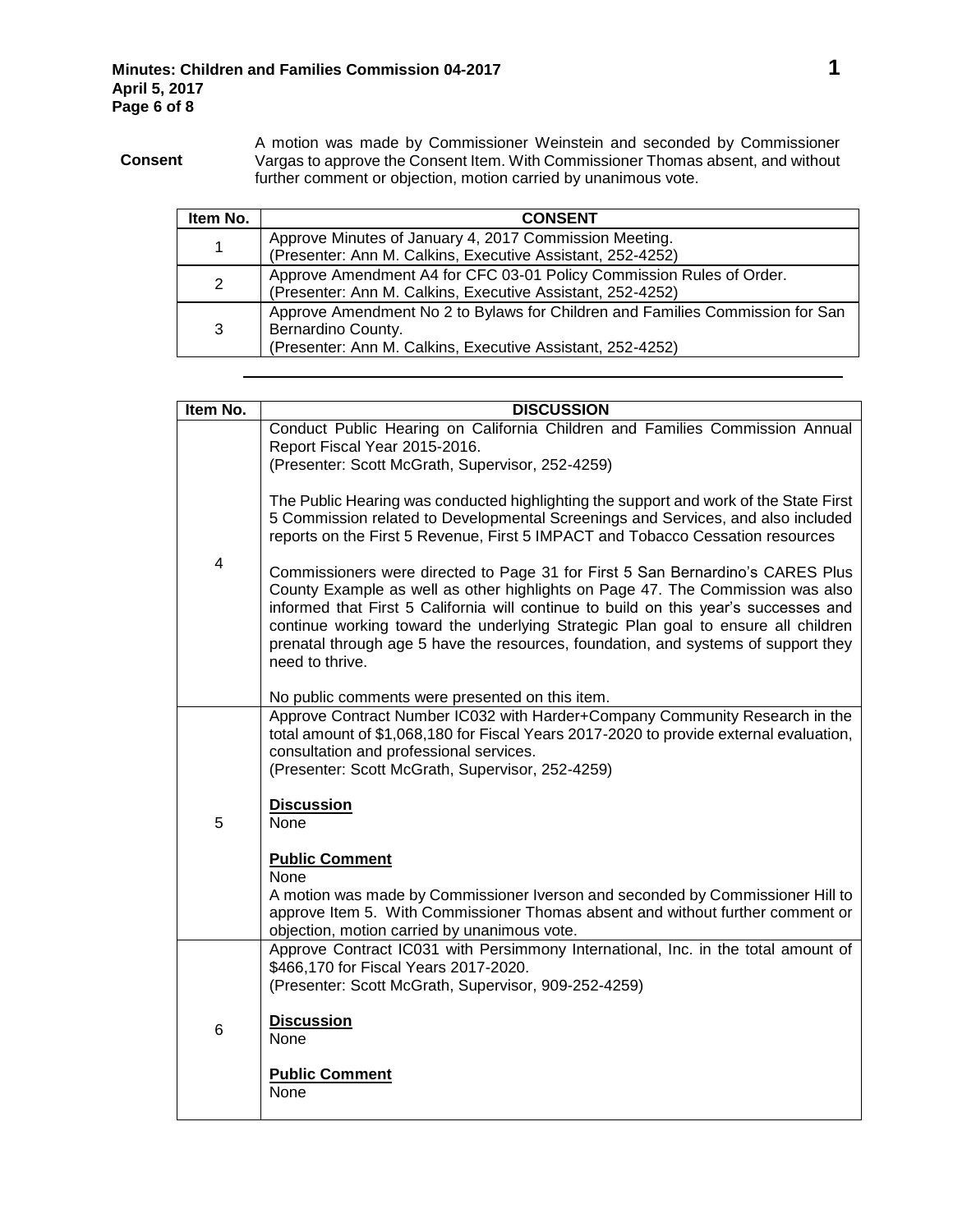|                | A motion was made by Commissioner Iverson and seconded by Commissioner<br>Ramos to approve Item 6. With Commissioner Thomas absent and without further                                                                                                                                                                                                                                                                                                                                                                                                                                                                                                                                                                                                                                                                                                                    |
|----------------|---------------------------------------------------------------------------------------------------------------------------------------------------------------------------------------------------------------------------------------------------------------------------------------------------------------------------------------------------------------------------------------------------------------------------------------------------------------------------------------------------------------------------------------------------------------------------------------------------------------------------------------------------------------------------------------------------------------------------------------------------------------------------------------------------------------------------------------------------------------------------|
|                | comment or objection, motion carried by unanimous vote.                                                                                                                                                                                                                                                                                                                                                                                                                                                                                                                                                                                                                                                                                                                                                                                                                   |
| $\overline{7}$ | <b>Continued to May 3, 2017 Commission Meeting</b><br>Approve Amendment A1 to Contract Number IC029 with Vavrinek, Trine, Day & Co.,<br>LLP (VTD) to increase the contract amount by \$21,300 for a total of \$84,660 for Fiscal<br>Year 2018-2019 to add accounting services to develop the financial statements for<br>First 5 San Bernardino (F5SB).                                                                                                                                                                                                                                                                                                                                                                                                                                                                                                                   |
|                | (Presenter: Debora Dickerson, Administrative Supervisor II, 252-4269)                                                                                                                                                                                                                                                                                                                                                                                                                                                                                                                                                                                                                                                                                                                                                                                                     |
|                | Approve Contract Amendments for the Family and Community Support Partnerships<br>(FCSP) - Family Support Services (FSS) Contracts (RFP 14-02) for Fiscal Year 2018-<br>2020 in the amount of \$4,840,700 for a cumulative total amount for Fiscal Years 2015<br>through 2020 of \$16,561,113 with the following:<br>Bear Valley Community Healthcare District, Contract FS066 A1, in the total<br>А.<br>amount of \$544,394.<br>El Sol Neighborhood Education Center, Contract FS068 A1, in the total<br>В.<br>amount of \$919,212.<br>$C_{1}$<br>Moses House Ministries, Contract FS070 A1, in the total amount of \$897,220.<br>D.<br>Parents Anonymous, Contract FS071 A1, in the total amount of \$844,748.<br>Е.<br>Reach Out, Contract FS072 A1, in the total amount of \$1,014,272.<br>F.<br>St. Joseph Health-St. Mary, Contract FS073 A1, in the total amount of |
|                | \$620,854.<br>(Presenter: Mary Jaquish, Supervisor, 252-4254)                                                                                                                                                                                                                                                                                                                                                                                                                                                                                                                                                                                                                                                                                                                                                                                                             |
| 8              | <b>Discussion</b><br>Commissioner Ramos asked if the coverage of the county is adequate with the type<br>of funding the Commission is approving. Ms. Jaquish answered, yes. For instance, El<br>Sol is serving rural communities in Barstow, Trona, Baker and other outlying smaller<br>areas. Needles has a center-based program. There may also be opportunities to<br>work with the tribal community, as well. All communities are covered, from Trona to<br>the west side to the mountain communities.                                                                                                                                                                                                                                                                                                                                                                |
|                | Chair Ohikhuare stated he would be interested in the data that is generated from these<br>agencies.                                                                                                                                                                                                                                                                                                                                                                                                                                                                                                                                                                                                                                                                                                                                                                       |
|                | <b>Public Comment</b><br>None                                                                                                                                                                                                                                                                                                                                                                                                                                                                                                                                                                                                                                                                                                                                                                                                                                             |
|                | A motion was made by Commissioner Ramos and seconded by Commissioner Vargas<br>to approve Item 8. With Commissioner Thomas absent and without further comment<br>or objection, motion carried by unanimous vote.                                                                                                                                                                                                                                                                                                                                                                                                                                                                                                                                                                                                                                                          |
|                |                                                                                                                                                                                                                                                                                                                                                                                                                                                                                                                                                                                                                                                                                                                                                                                                                                                                           |

| <b>Special</b><br><b>Presentation</b> | Commissioner Swearing-Out Ceremony: Stacy Iverson                                                                                                                                                                                                    |
|---------------------------------------|------------------------------------------------------------------------------------------------------------------------------------------------------------------------------------------------------------------------------------------------------|
| <b>Public Comment</b>                 | Dr. Lisa Pion-Berlin, Parents Anonymous, Inc.                                                                                                                                                                                                        |
| <b>Commissioner</b><br>Roundtable     | Commissioner Iverson expressed her gratitude and appreciation for First 5 staff and<br>the Commission and for the opportunity to serve the children of San Bernardino<br>County. Commissioner Hill thanked the staff for their continuous hard work. |